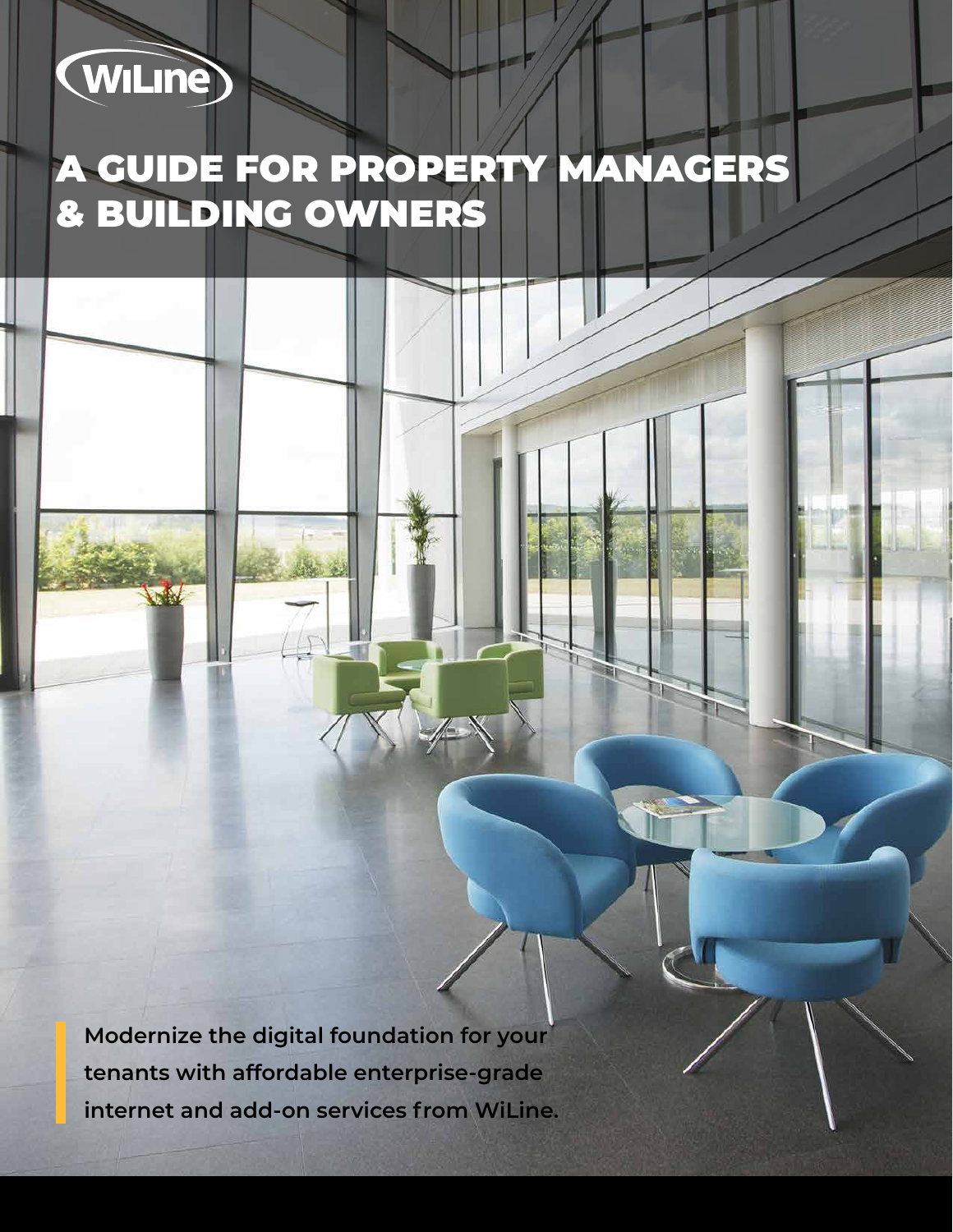## **EVOLVING DIGITAL LANDSCAPE**

The world has changed. Everything is online and in the cloud. Getting the digital foundation right is crucial, to not only survive, but to thrive. Businesses can no longer be constrained by networking limitations that impede the speed of doing business. They need abundant, reliable bandwidth as the foundation.

#### Be a leader in tomorrow's markets today.

Upgrade your property with an advanced, fixed wireless broadband solution from WiLine, adding route diversity to your property. Empower your tenants with a new, alternative service, so they can excel in the digital age with enterprise-grade internet and add-on managed services at affordable prices, enhancing the overall appeal and satisfaction with your property.

#### **NEW SPEED OF BUSINESS**

WiLine provides businesses of all sizes with a suite of connectivity services that are unmatched in value for investment. Our symmetrical 10 Gig network is considered the new speed of doing business but we recognize that all businesses are not created equal so the bandwidth plan can be tailored to meet the need - 50 Mbps to 10 Gbps. WiLine's dedicated business internet is always symmetrical so upload and download are equally fast. And WiLine's packages are affordable, offering unbeatable savings to the businesses in your building, a great benefit for tenant retention and acquisition.

#### **STAYING IN TOUCH FOR LESS**

WiLine's cloud voice service includes unlimited local/long distance calling plus low international rates. Your business tenants can stay in touch for less while enjoying all the communication features like soft phones or desk phones, auto attendants, conference bridges, and contact center capabilities that are needed to successfully run their business. WiLine's affordable, monthly rate per user/seat keeps the costs low and predictable.

#### **PURPOSE-BUILT AND GUARANTEED**

WiLine's business internet service and connectivity suite of services is delivered over a private, mesh network with redundancy and proactive monitoring. It is configured for reliability giving your tenants peace of mind. WiLine's purpose-built network enables WiLine to deliver superior speed, reliability, and performance unlike any other provider. WiLine's service is guaranteed and support is available 24/7 to keep your tenants up and running.

### Guaranteed SLAs

- 100% Bandwidth 99.99% Availability < 10 ms Latency < 2 ms Jitter
- < 0.001% Packet Loss



established at your building, tenants can be installed in days, not weeks, or months.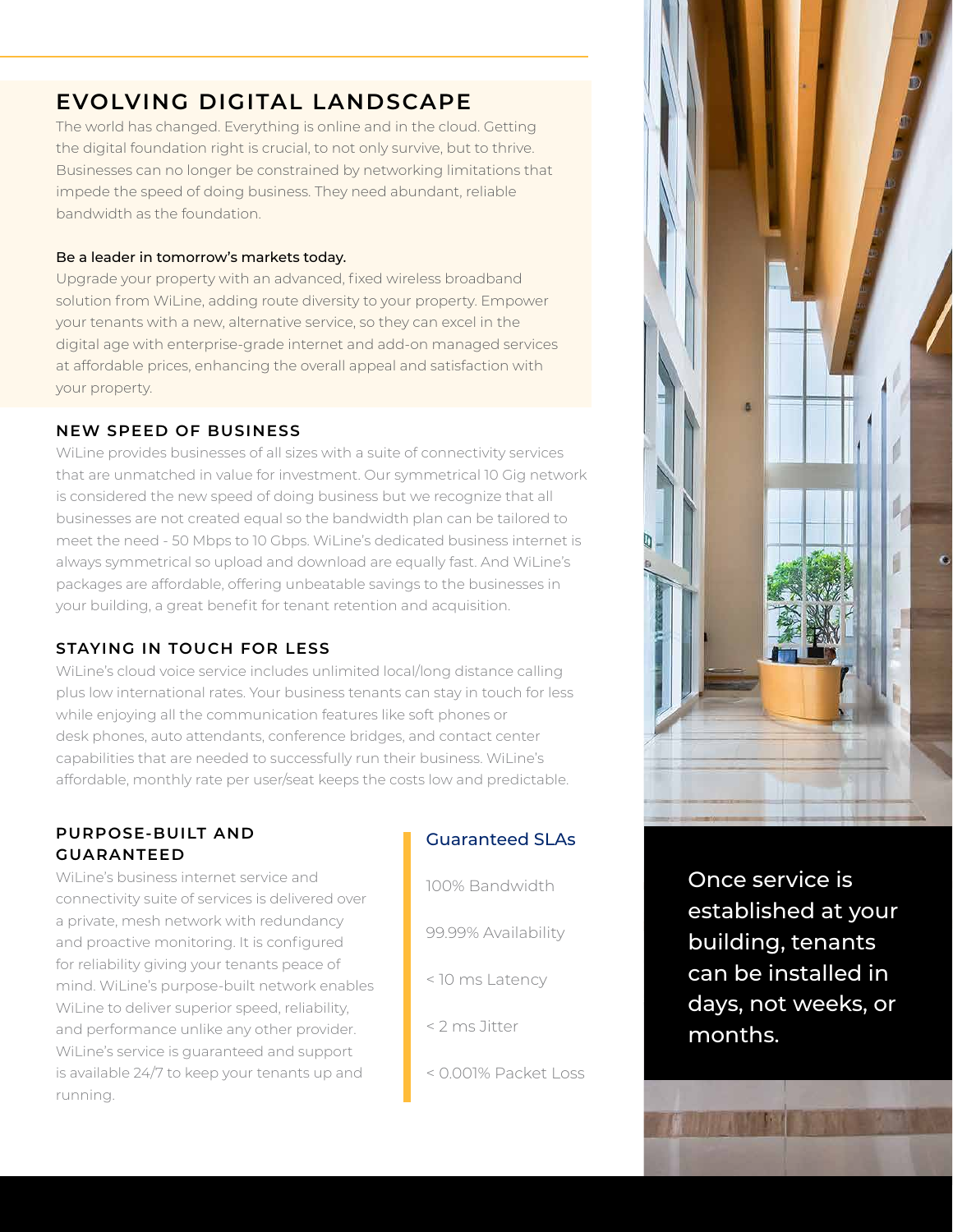

#### **A BETTER ALTERNATIVE IN YOUR BUILDING**

Meeting the digital demands of your business tenants is a powerful selling point for your property. Path diversity is critical in the evolving digital landscape, and with WiLine, your tenants can get true route diversity from the ground up, and the roof down. The freedom of choice is a brilliant option and WiLine's abundant broadband and add-on connectivity services are superior to legacy offerings.

#### **Tenant Benefits**

#### **Choice & Flexibility**

Put the power of choice into your tenant's hands with dedicated, symmetrical, FCC licensed private links delivering 50 Mbps to 10 Gbps based on the needs of the business. Give them the digital connection they need to thrive.

#### **Fast & Simplified Install**

Installation in non-intrusive and utilizes the building's existing infrastructure, minimizing the chance of disruption. WiLine will also partner with you to pre-activate tenant services, making their move in a seamless experience.

#### **Affordable & Predictable**

Faster, better, and more affordable is the power of WiLine. Abundant bandwidth and unmetered calling plans provide predictable pricing with unbeatable savings for your tenants. Scaling up as the business grows is a phone call away.

#### **Reliability & Disaster Recovery**

Carrier-class real-time monitored network backed by industry leading SLAs, and 24/7 support delivers the reliability and route diversity that every business finds invaluable.

#### **Property Benefits**

New & Superior Service Offering to Attract and Retain Tenants

Route Diversity for Ultimate Choice and Peace of Mind

Digital Advantage when Compared to Other Properties

#### **PARTNERING FOR SUCCESS**

We work hand in hand with you and your building engineer to bring your property online, so service is available to your tenants. WiLine will need a minimal amount of space in the building MPOE closet to distribute service and access to the roof to place internet connectivity equipment. The equipment used by WiLine is low profile and compact, occupying less space in the closet than most other providers.

Professional install with no impact to building aesthetics or structure.

Pre-approvals and pre-planning keep you in the driver's seat.

Certificate of insurance keeps you protected.